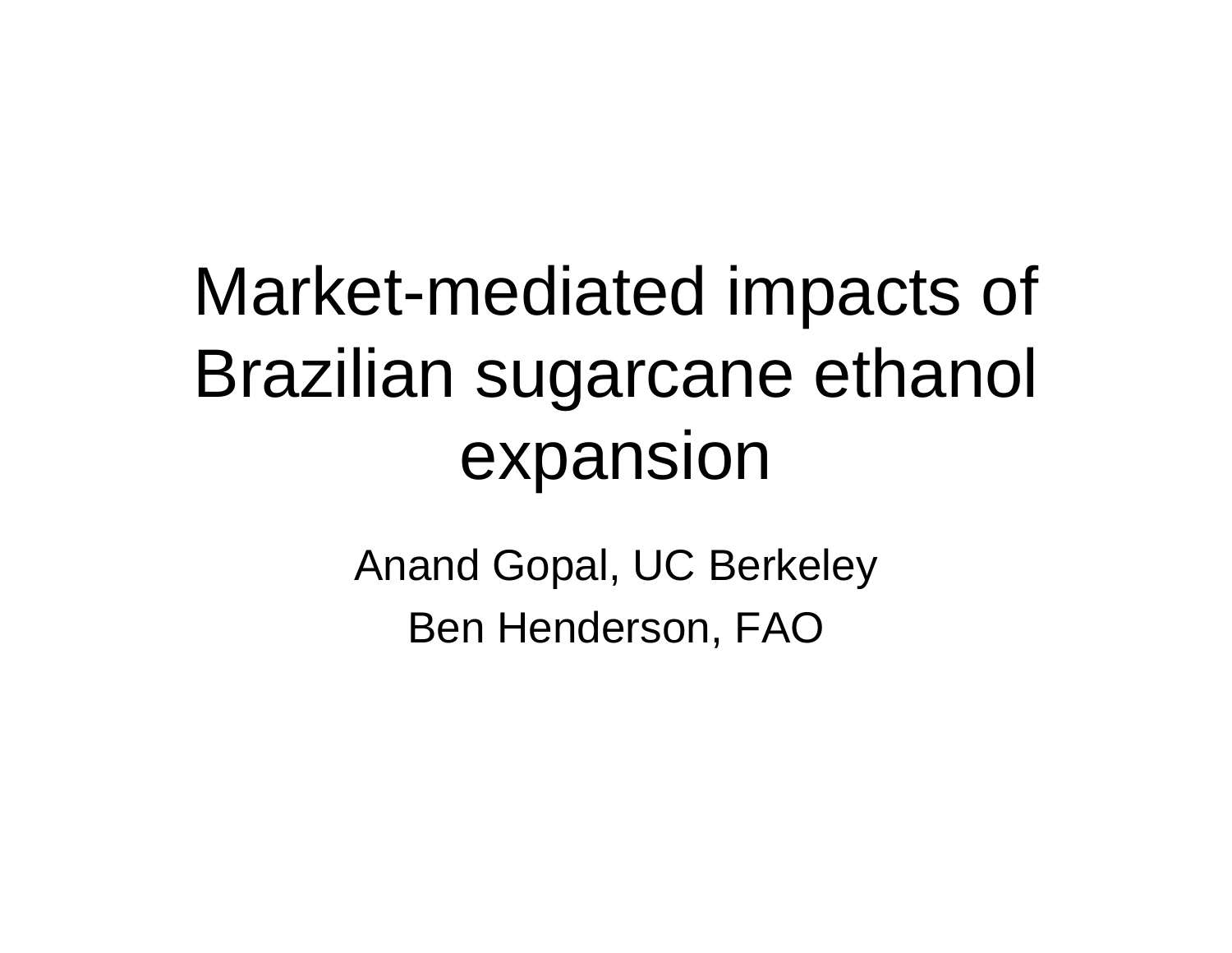# **Outline**

- Policy Context Why is our question important?
- Simulation design How did we answer our question?
- Where does sugarcane ethanol go?
- Price linkages in sugarcane ethanol sector
- Land use story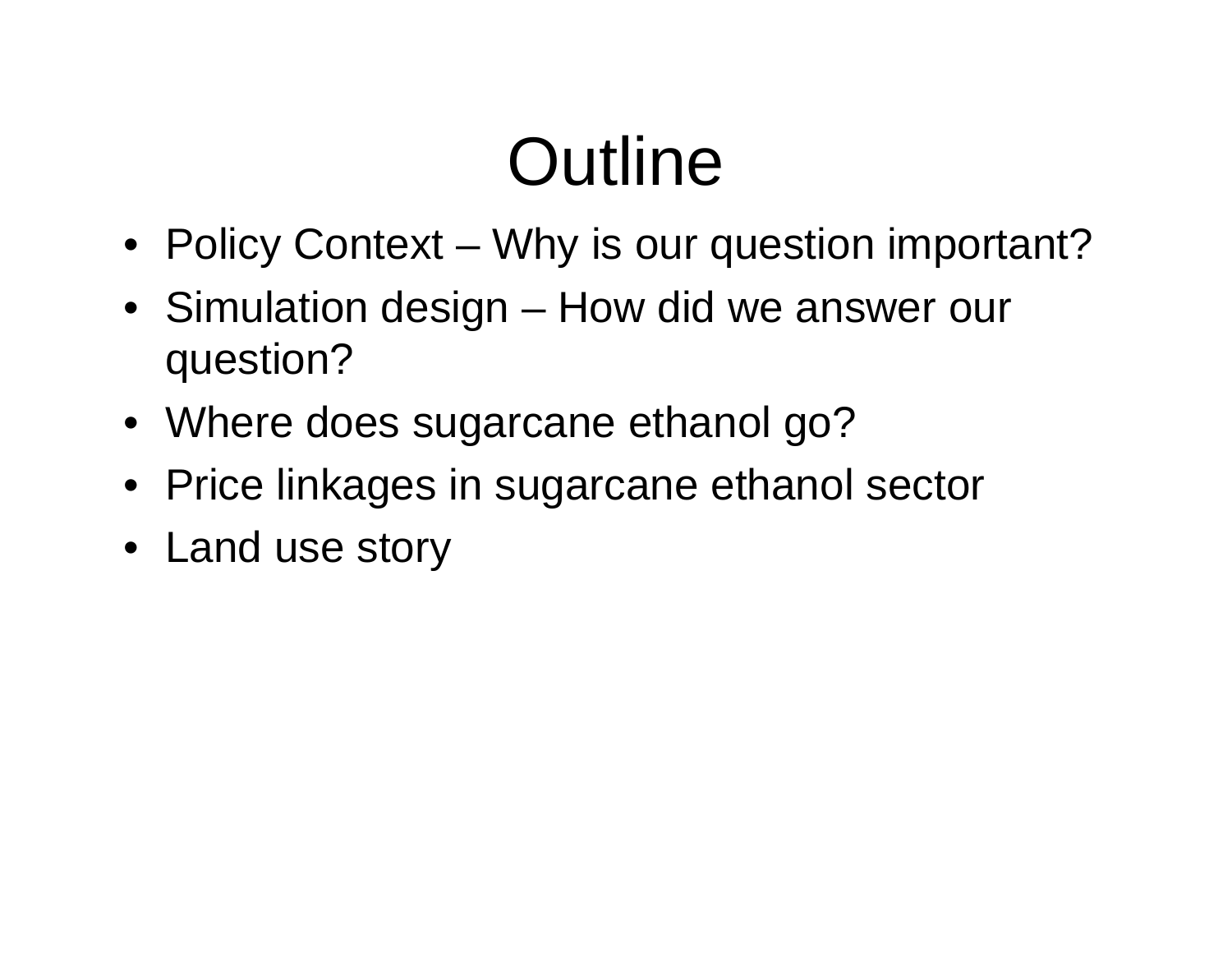### Policy Context

- Biofuels are one of the few energy sectors that use a lot of land
- Sugarcane ethanol has superior lifecycle performance than corn ethanol. Does it maintain that advantage after we account for market mediated impacts?
- We analyze the effect of a supply shock of Brazilian sugarcane ethanol on
	- Ethanol and sugarcane markets
	- Land use changes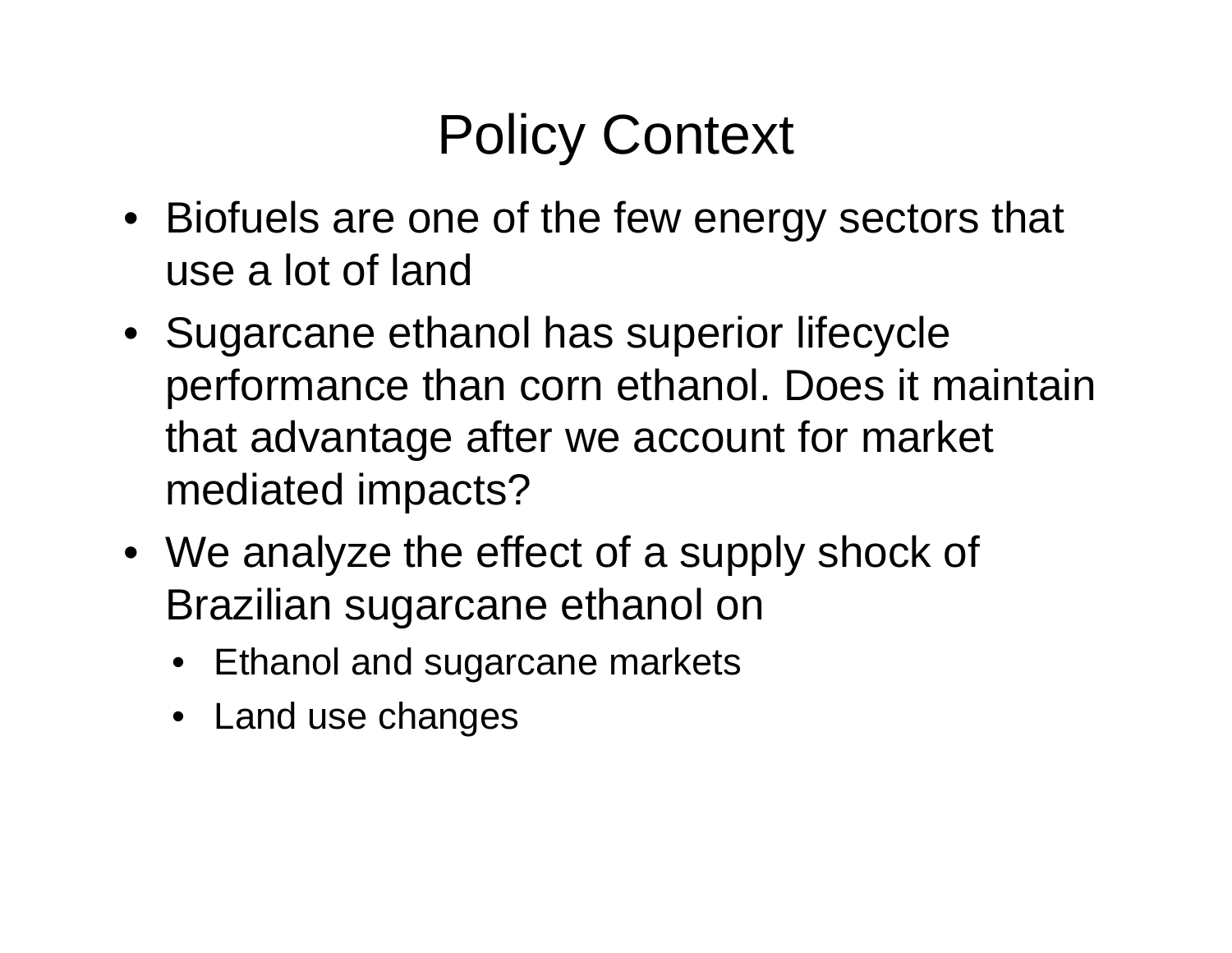### Simulation design

#### **Shock**

#### shock qo("ethanol2","BRAZIL") = 55.38;

#### Closure

swap qo("ethanol2","BRAZIL") = to("ethanol2","BRAZIL");

!Keep USA production fixed swap qo("ethanol1","USA") = tpd("ethanol1","USA");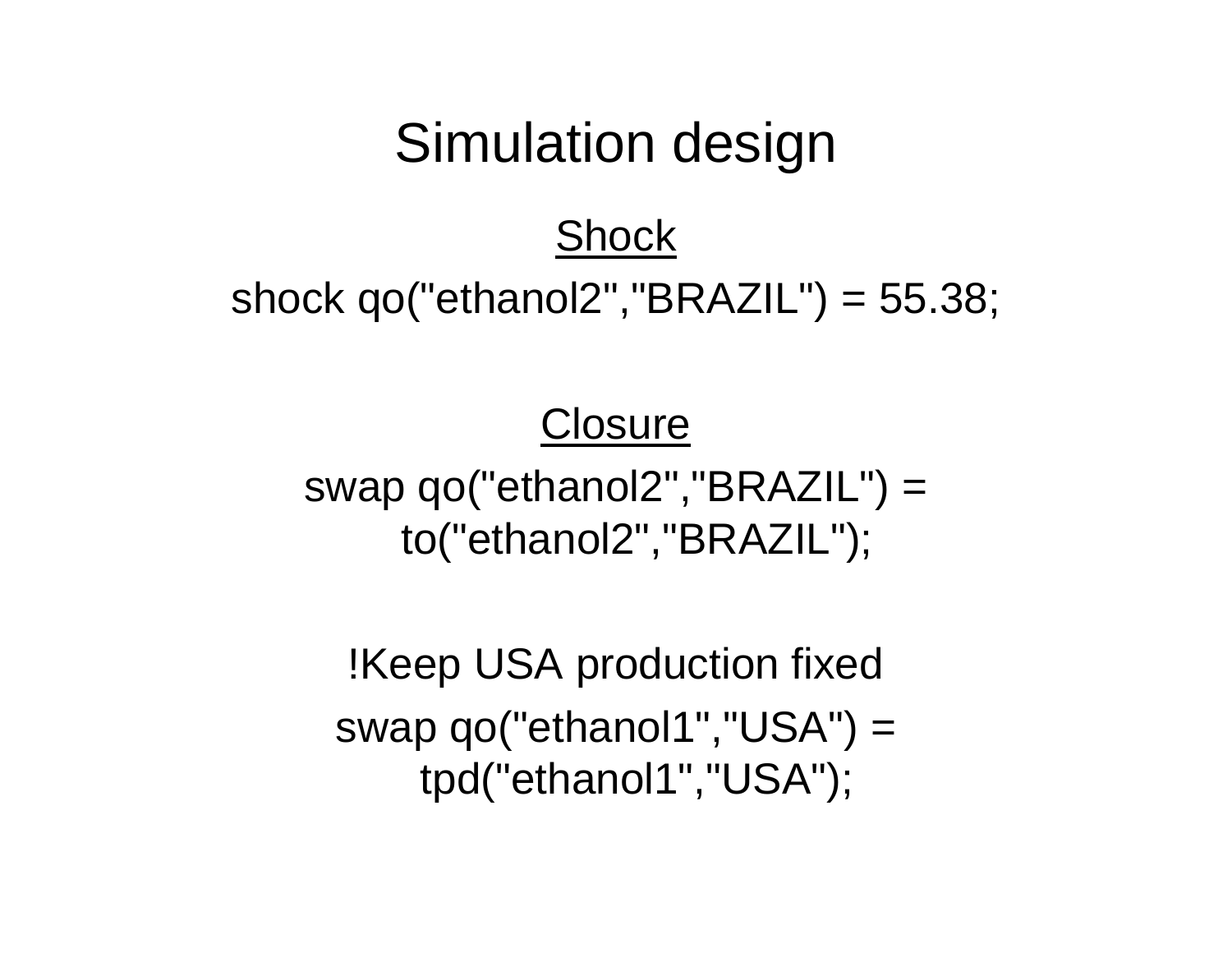#### Brazilian cane ethanol output increases by 55.38%

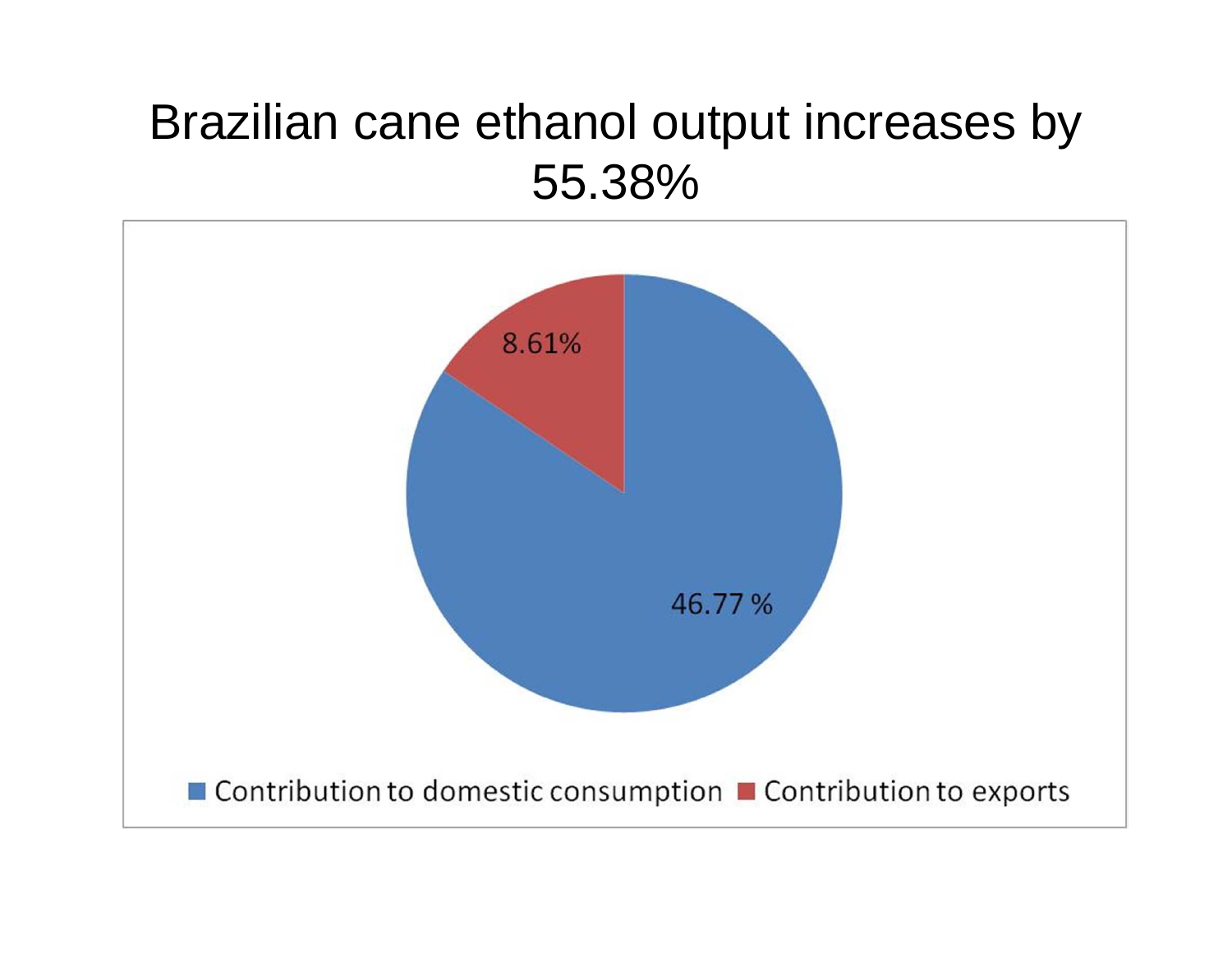#### Export destinations

|                    | <b>Percent change</b><br>in exports of<br>sugarcane<br>ethanol | <b>Ethanol export</b><br>flows after<br>simulation | <b>Percent Change</b><br>in market price of<br><b>Cane EtOH</b> |
|--------------------|----------------------------------------------------------------|----------------------------------------------------|-----------------------------------------------------------------|
| 1 USA              | 445.01                                                         | 262                                                | $-41.3$                                                         |
| 2 CAN              | 188.046                                                        | 66.6                                               | $-41.3$                                                         |
| <b>3 EU27</b>      | 130.151                                                        | 22.2                                               | $-41.3$                                                         |
| 4 BRAZIL           | 494.966                                                        | $\overline{0}$                                     | $-41.3$                                                         |
| <b>5 JAPAN</b>     | 2601.709                                                       | $\overline{0}$                                     |                                                                 |
| <b>6 CHIHKG</b>    | 2606.466                                                       | $\overline{0}$                                     |                                                                 |
| 7 INDIA            | 2551.238                                                       | $\overline{0}$                                     |                                                                 |
| <b>8 LAEEX</b>     | 1842.139                                                       | $\overline{0}$                                     |                                                                 |
| 9 RoLAC            | 1717.539                                                       | $\overline{0}$                                     |                                                                 |
| 10 EEFSUEX         | 2656.988                                                       | $\overline{0}$                                     |                                                                 |
| <b>11 RoE</b>      | 2630.961                                                       | $\overline{0}$                                     |                                                                 |
| 12                 |                                                                |                                                    |                                                                 |
| MEASTNAEX          | 2509.89                                                        | $\overline{0}$                                     |                                                                 |
| 13 SSAEX           | 2342.028                                                       | $\overline{0}$                                     |                                                                 |
| 14 RoAFR           | 2332.888                                                       | $\overline{0}$                                     |                                                                 |
| <b>15 SASIAEEX</b> | 2409.492                                                       | $\overline{0}$                                     |                                                                 |
| 16 RoHIA           | 2567.313                                                       | $\overline{0}$                                     |                                                                 |
| 17 RoASIA          | 2628.988                                                       | $\overline{0}$                                     |                                                                 |
| 18 Oceania         | 2470.257                                                       | $\Omega$                                           |                                                                 |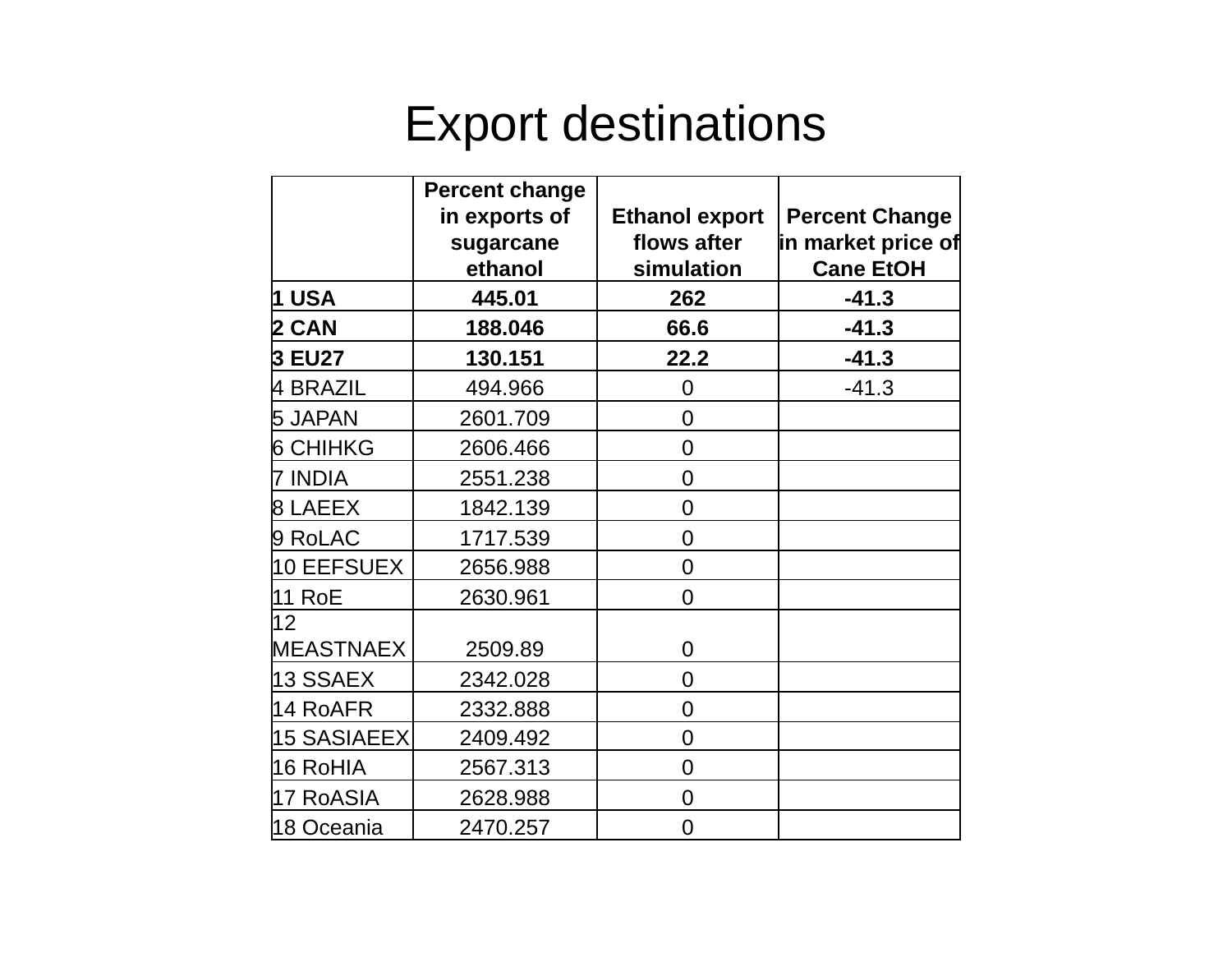### Demand drivers in US, EU and CAN

| <b>Region</b> | Qty<br>expansion | <b>Substitution</b> | <b>Total</b> | Import<br>shares of $\vert$<br><b>EtOH</b> | <b>Elasticity of</b><br>substitution between<br>sugarcane cane ethanol and other<br>fuels |
|---------------|------------------|---------------------|--------------|--------------------------------------------|-------------------------------------------------------------------------------------------|
| 1 USA         | 445.006          |                     | 445.006      |                                            | 3.2                                                                                       |
| 2 CAN         | 188.045          |                     | 188.045      |                                            |                                                                                           |
| 3 EU27        | 130.124          | 0.007               | 130.131      |                                            | 1.5                                                                                       |

- Since initial import share is 1, there is no substitution effect
- Quantity of sugarcane ethanol demanded is determined by the last column.
	- For Brazil itself this is 1.1 (likely to be higher if we calibrate it now due to the large influx of flex fuel vehicles)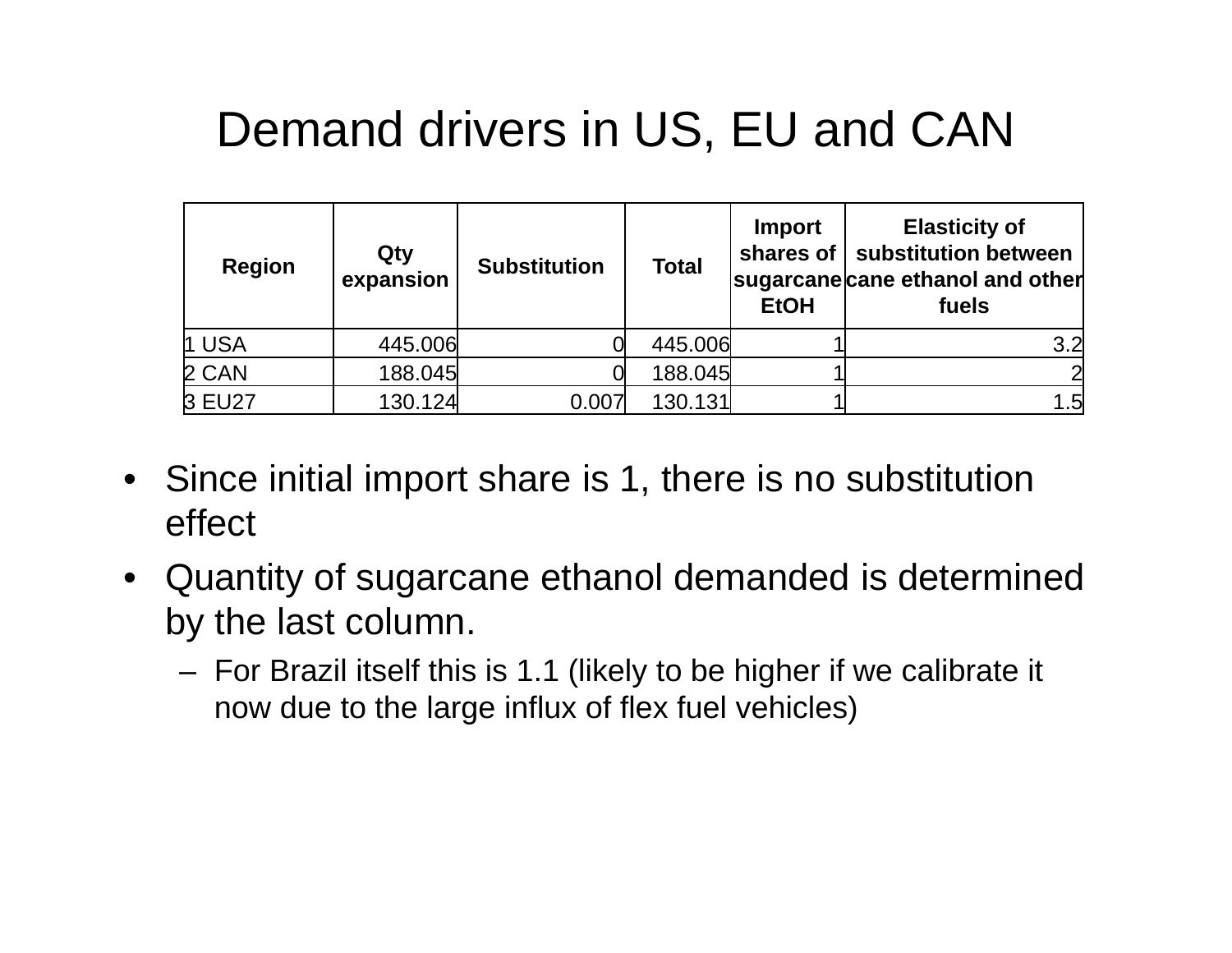### Cane ethanol output price increase = 2.96%

| <b>Endowment</b> | % change in<br>endowment<br>demand by<br>Sugarcane ethanol<br>sector | Change in<br>endowment factor<br>price |
|------------------|----------------------------------------------------------------------|----------------------------------------|
| 19 UnSkLab       | 55.971                                                               | 0.087                                  |
| 20 SkLab         | 56.258                                                               | $-0.059$                               |
| 21 Capital       | 55.188                                                               | 0.566                                  |
| 22 NatRes        | 0.004                                                                | $-6.033$                               |

| Intermediate Inputs   | <b>Domestic demand</b><br>increase by etoh2<br>for intermediates | VIFM for for<br>ethanol2 in<br>brazil | <b>VDFM (etoh2)</b> | <b>Change in</b><br>factor<br>price |
|-----------------------|------------------------------------------------------------------|---------------------------------------|---------------------|-------------------------------------|
| 4 Sugarcane           | 55.38                                                            | $\overline{0}$                        | 1387.095            | 10.317                              |
| 15 Oil Pcts           | 55.188                                                           | 0.004                                 | 139.662             | $-0.706$                            |
| <b>16 Electricity</b> | 55.188                                                           |                                       | 102.813             | 0.204                               |
| 17 En_Int_Ind         | 55.38                                                            | 0.084                                 | 114.61              | 0.181                               |
| 18 Oth_Ind_Se         | 55.38                                                            | 0.006                                 | 267.136             | 0.229                               |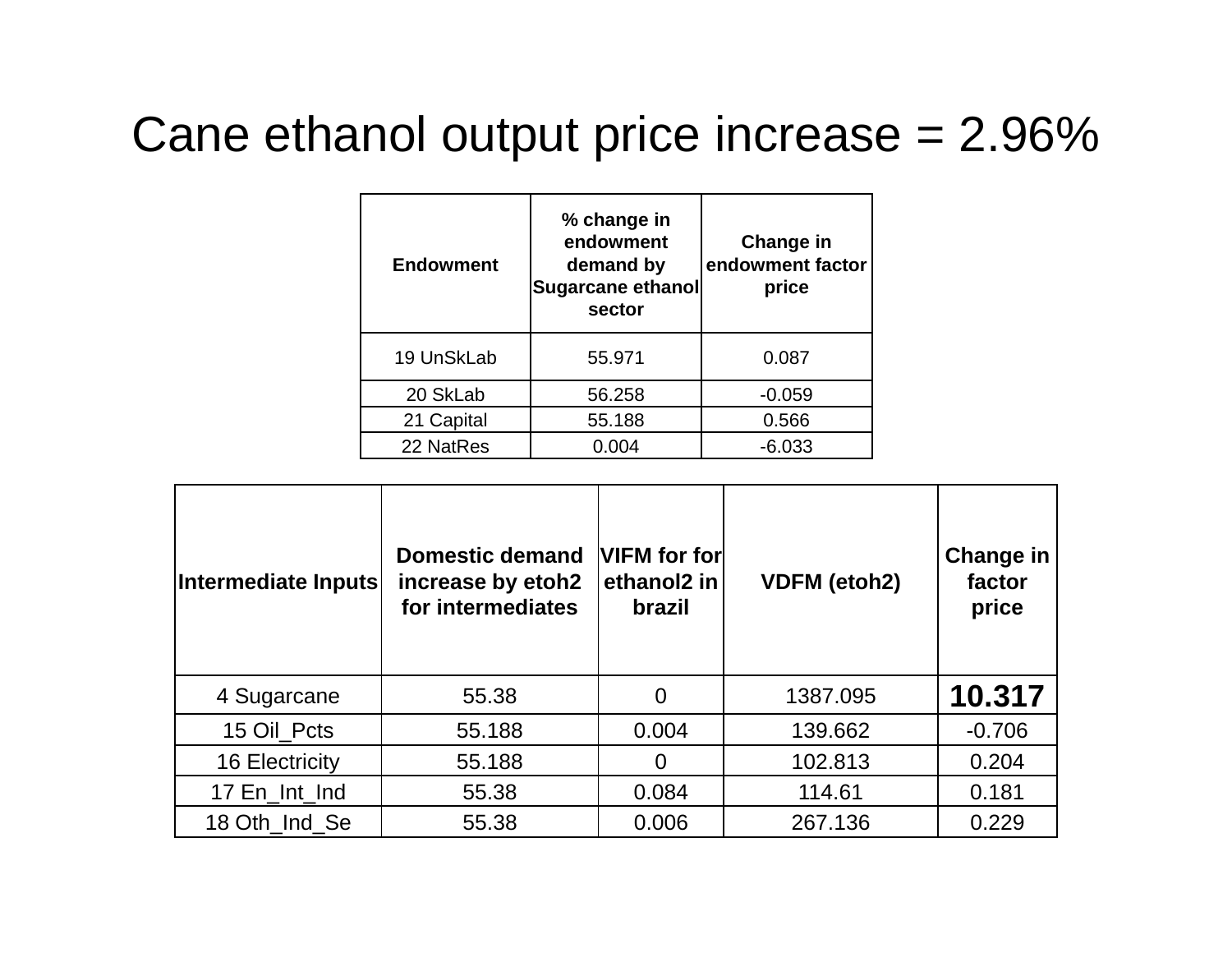### Cost of sugarcane

| R035            | % change in demand for land<br>by cane in brazil | Price change (%) |
|-----------------|--------------------------------------------------|------------------|
| 1 AEZ1          | 29.922                                           | 96.646           |
| 2 AEZ2          | 25.335                                           | 97               |
| 3 AEZ3          | 29.155                                           | 96.704           |
| 4 AEZ4          | 26.714                                           | 96.892           |
| <b>5 AEZ5</b>   | 24.814                                           | 97.041           |
| 6 AEZ6          | 20.794                                           | 97.364           |
| 7 AEZ7          | 25.221                                           | 97.009           |
| 8 AEZ8          | 25.221                                           | 97.009           |
| $9$ AEZ $9$     | 25.221                                           | 97.009           |
| 10 AEZ10        | 28.687                                           | 96.74            |
| <b>11 AEZ11</b> | 24.897                                           | 97.034           |
| 12 AEZ12        | 30.088                                           | 96.633           |
| 13 AEZ13        | 25.221                                           | 97.009           |
| 14 AEZ14        | 25.221                                           | 97.009           |
| 15 AEZ15        | 25.221                                           | 97.009           |
| 16 AEZ16        | 25.221                                           | 97.009           |
| <b>17 AEZ17</b> | 25.221                                           | 97.009           |
| 18 AEZ18        | 25.221                                           | 97.009           |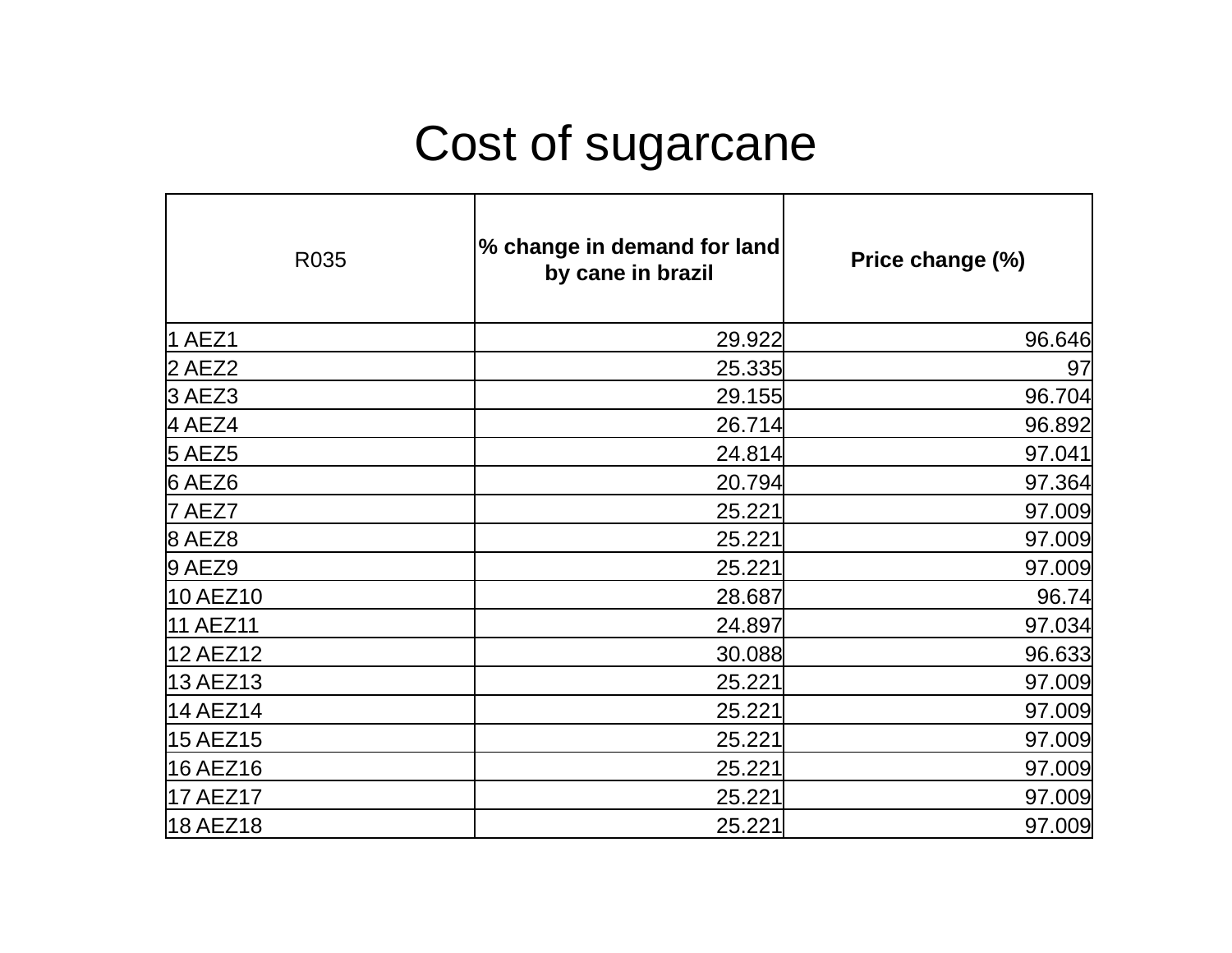### Impacts on other Ag sectors

- ps(OthGrains,Brazil) = 1.6%
- ps(Livestock,Brazil) = 1.0%

- qo(OthGrains,Brazil) = -4.0%
- qo(Livestock,Brazil) = -0.9%

• Domestic shares close to 100% both sectors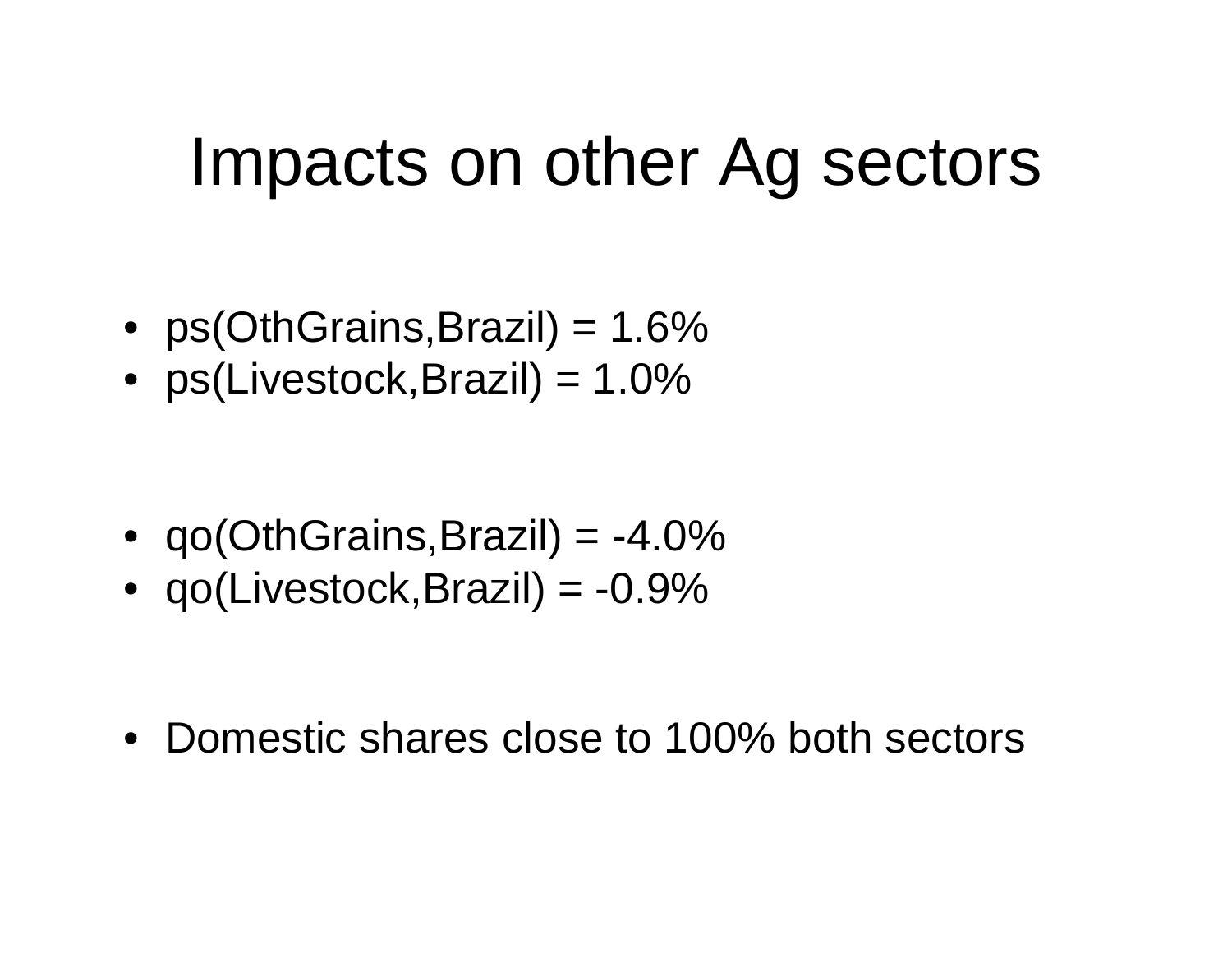# Changes in endowment prices pfe (i,j,r)

| R021            |        |        | 1 CrGrains 2 OthGrain 3 Oilseeds 4 Sugarcan 5 Livestocl 6 Forestry |        |        |        |
|-----------------|--------|--------|--------------------------------------------------------------------|--------|--------|--------|
| 1 AEZ1          | 16.1   | 10.7   | 14.8                                                               | 96.6   | 8.1    | 9.5    |
| 2 AEZ2          | 16.3   | 10.9   | 15.0                                                               | 97.0   | 8.2    | 9.6    |
| 3 AEZ3          | 16.1   | 10.8   | 14.9                                                               | 96.7   | 8.2    | 9.5    |
| 4 AEZ4          | 16.3   | 10.9   | 15.0                                                               | 96.9   | 8.2    | 9.5    |
| <b>5 AEZ5</b>   | 16.3   | 11.0   | 15.1                                                               | 97.0   | 8.2    | 9.5    |
| 6AEZ6           | 16.5   | 11.1   | 15.3                                                               | 97.4   | 8.3    | 9.6    |
| <b>9 AEZ9</b>   | 16.3   | 10.9   | 15.1                                                               | 97.0   | 8.2    | 9.6    |
| <b>10 AEZ10</b> | 16.2   | 10.8   | 14.9                                                               | 96.7   | 8.2    | 9.5    |
| 11 AEZ11        | 16.3   | 11.0   | 15.1                                                               | 97.0   | 8.2    | 9.5    |
| 12 AEZ12        | 16.1   | 10.7   | 14.8                                                               | 96.6   | 8.2    | 9.5    |
| <b>18 AEZ18</b> | 16.3   | 10.9   | 15.1                                                               | 97.0   | 8.2    | 9.6    |
| 19 UnSkLa       | 0.1    | 0.1    | 0.1                                                                | 0.1    | 0.1    | 0.1    |
| 20 SkLab        | $-0.1$ | $-0.1$ | $-0.1$                                                             | $-0.1$ | $-0.1$ | $-0.1$ |
| 21 Capital      | 0.6    | 0.6    | 0.6                                                                | 0.6    | 0.6    | 0.6    |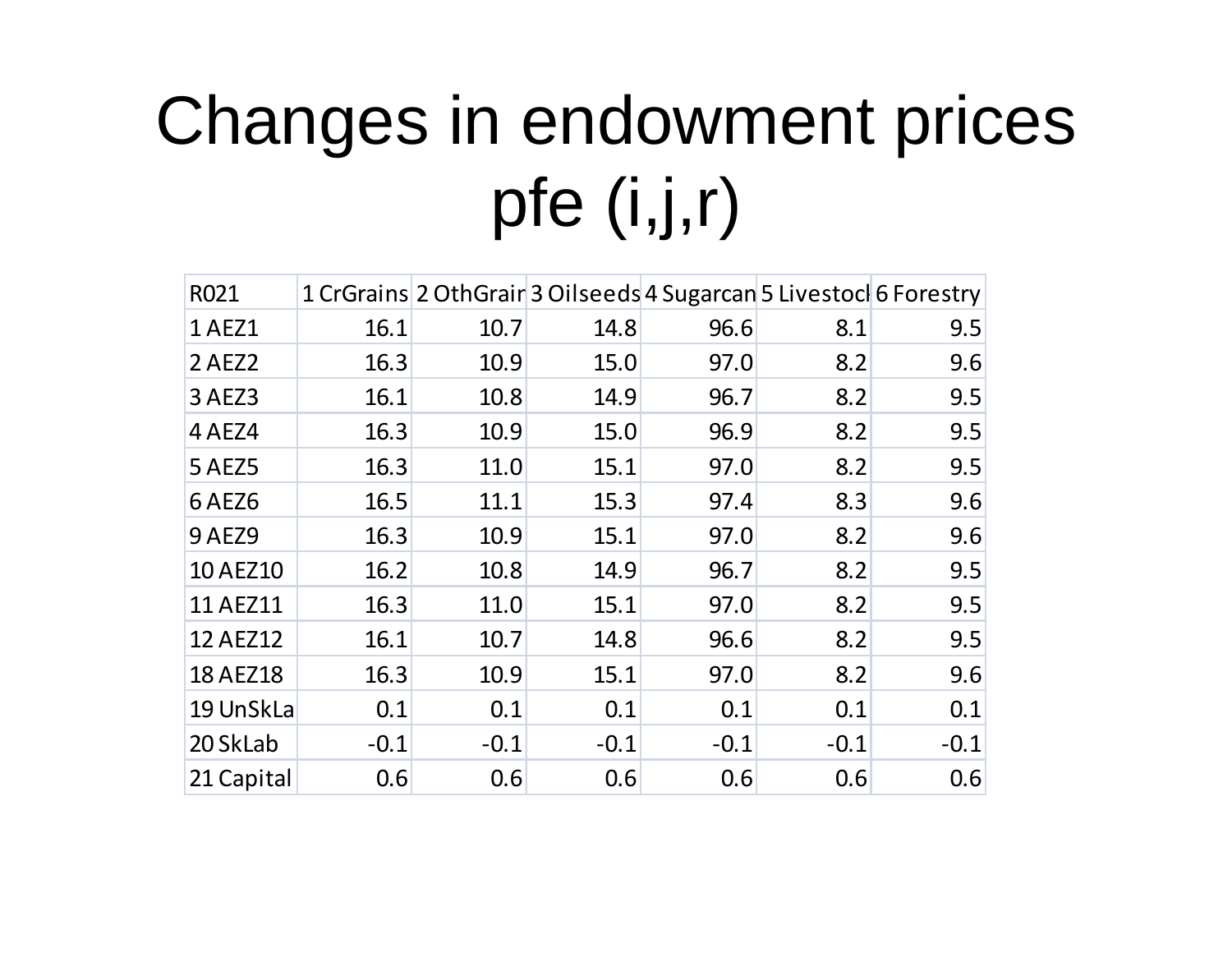### Land cost shares

- VFA(land,OthGrains) / VOA(OthGrains) \*  $100 = 12\%$
- VFA(land,Livestock) / VOA(Livestock) \*  $100 = 6\%$

Higher cost share of land in OthGrains leads to greater transmission of high land price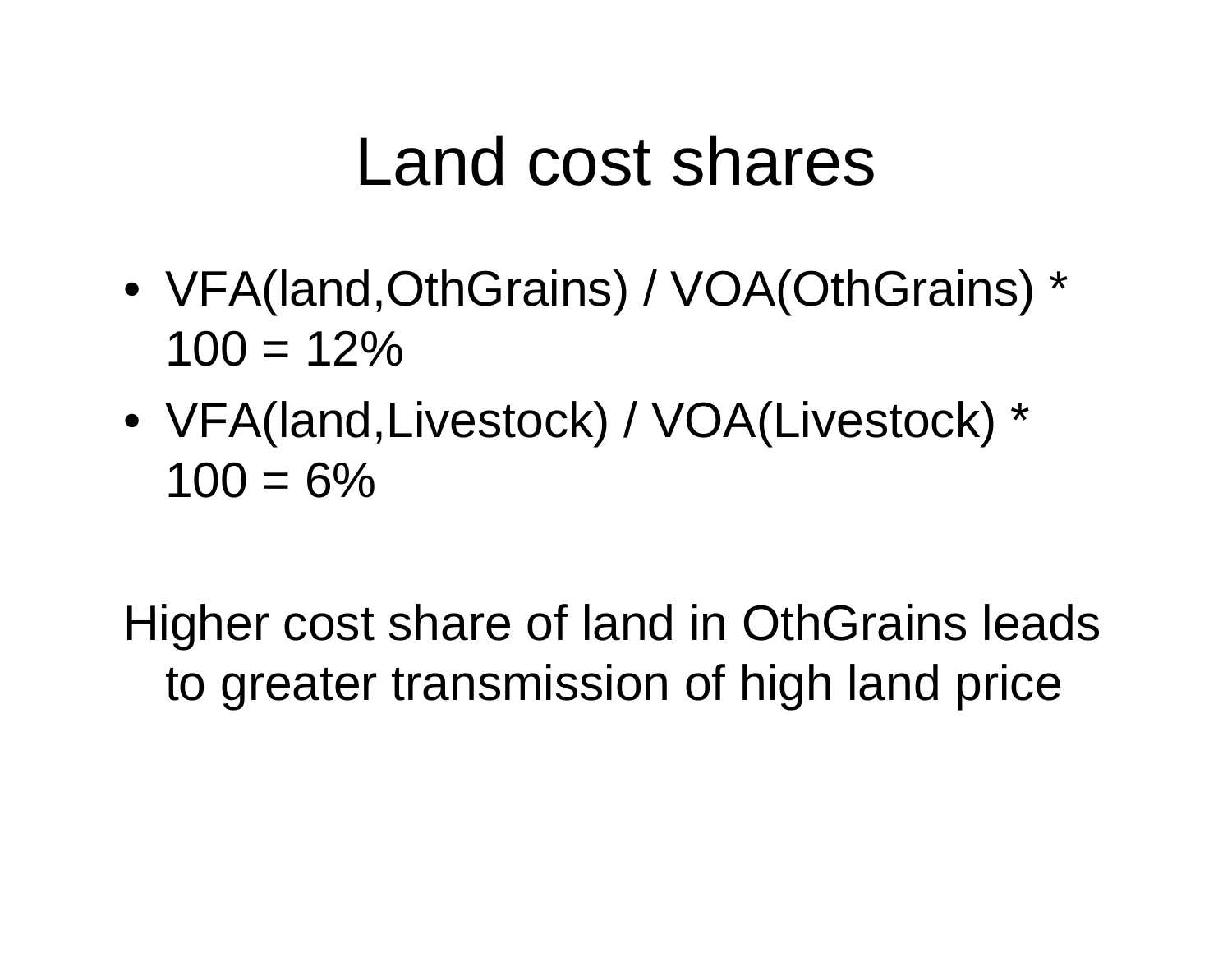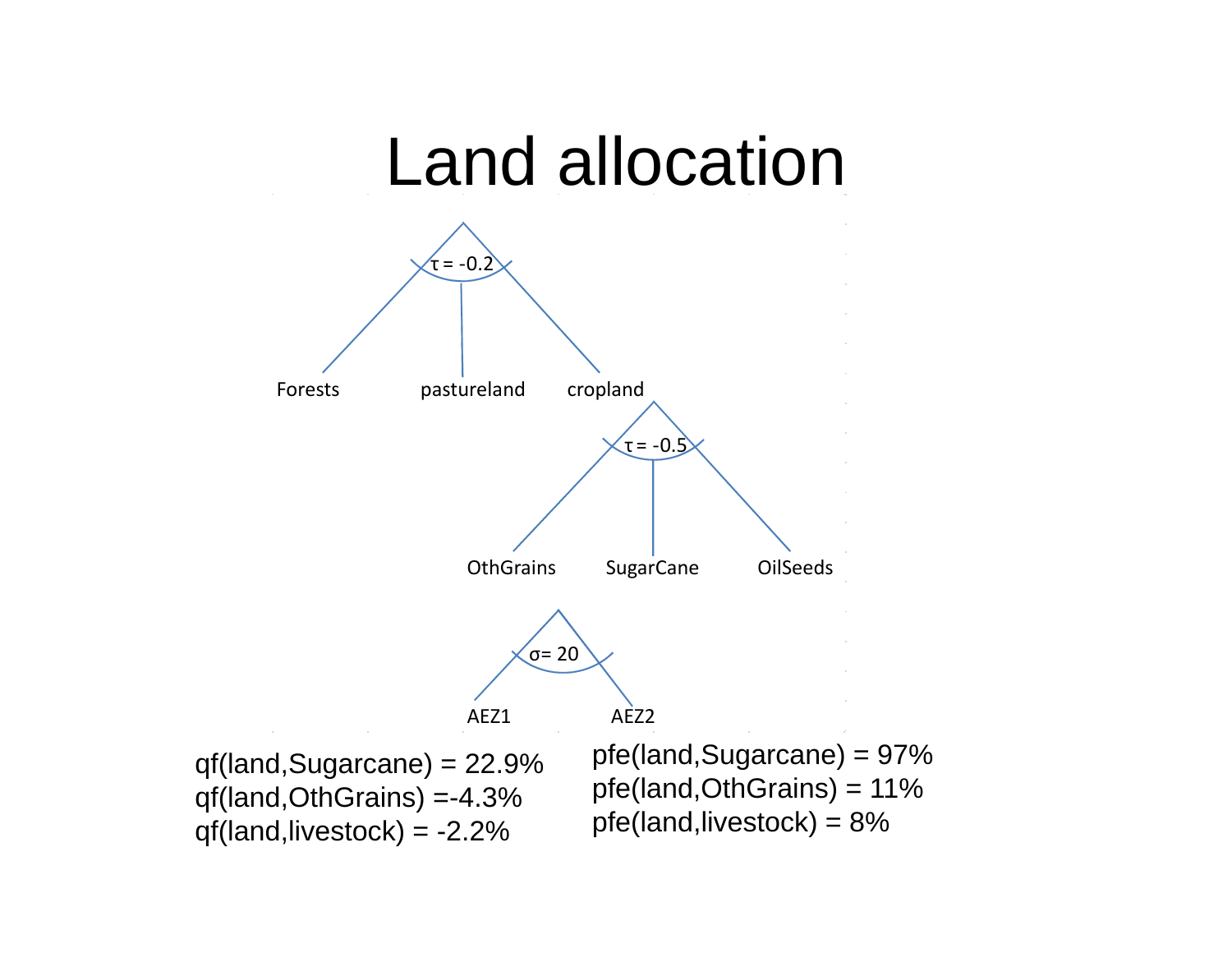## Hvsted crop, livestock & forest land cover change (ha)

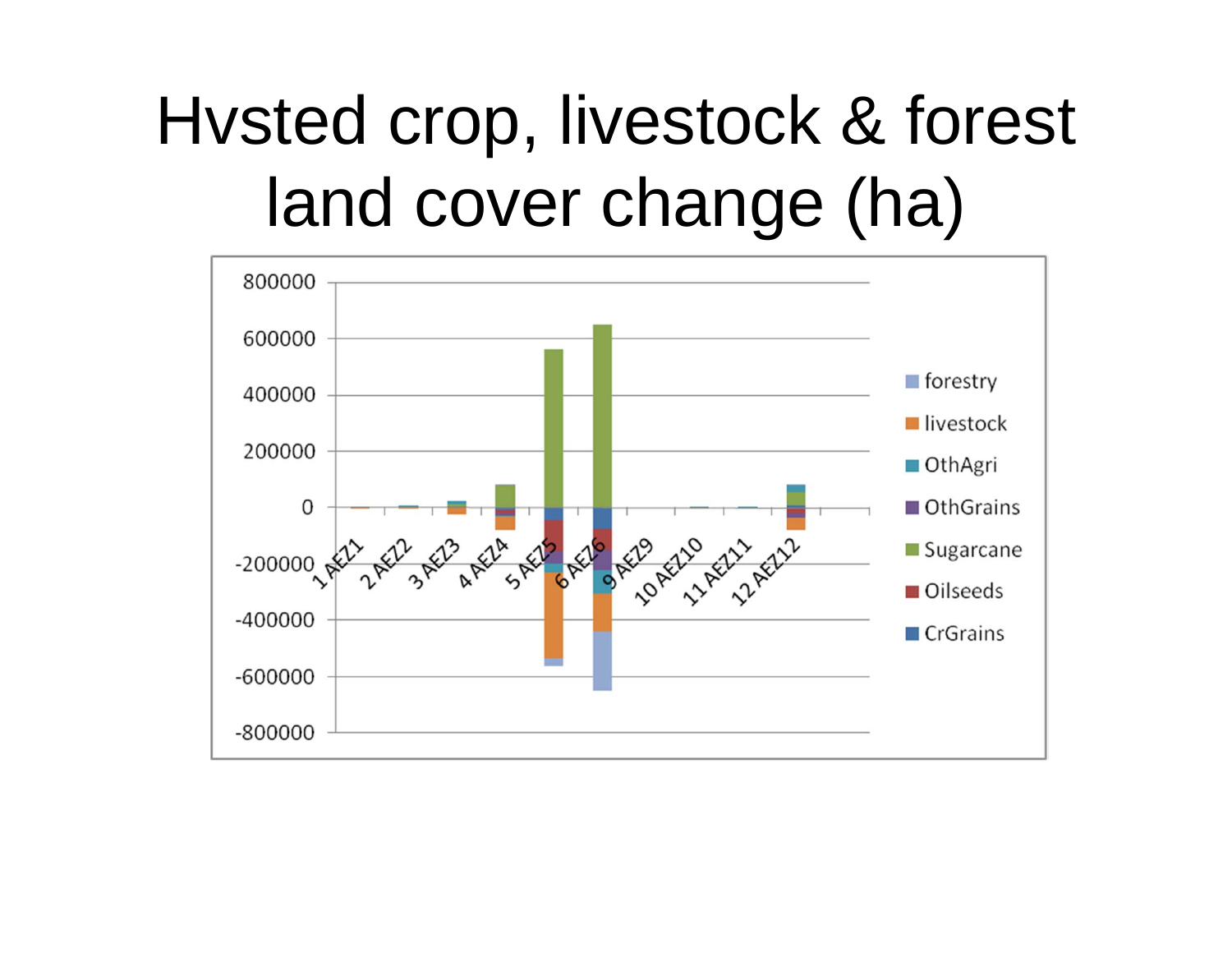## Productivity & land use change1

- Expansion in Sugarcane area = 1.36 mil. ha
- Contraction of other cropland = -0.56 mil ha
- Surplus of 0.8 million ha taken from pasture (0.56) & forestry (0.24)

cnt\_yieldextreg(j,r) = sum(i,AEZ\_COMM, PRODUCTSHREG(i,j,r) \* [ harvstslack(i,r)])

- cnt\_yieldextreg(j,r) = -3.2% -2.3% from expansion into pasture & forest land
	- **≻-0.01% from expansion into other crop land**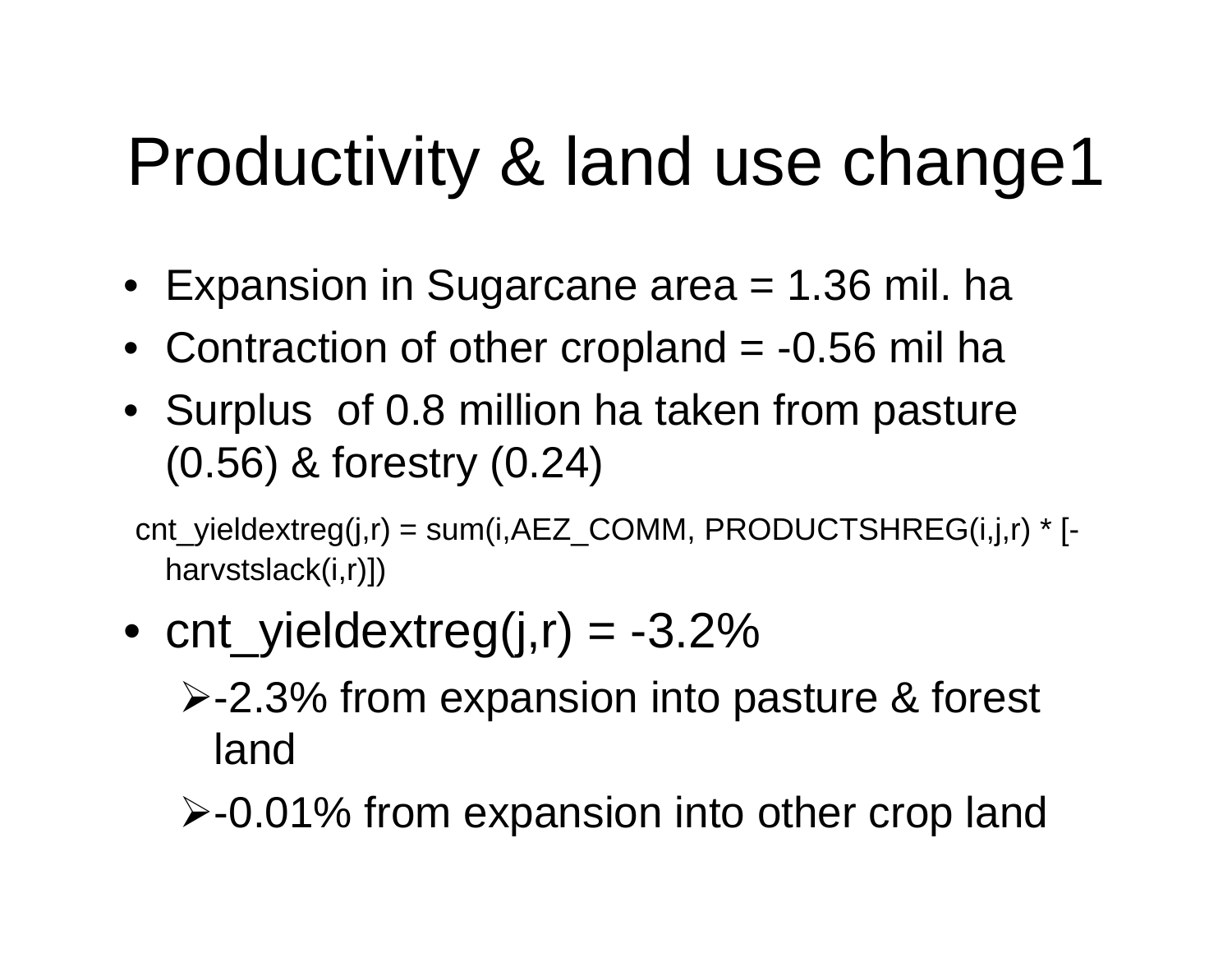## Productivity & land use change2

- cnt\_yieldintreg(j,r) = sum(i,AEZ\_COMM, PRODUCTSHREG(i,j,r)) \* [qo(j,r) - qf(*"land",j,r)]*
- $\bullet\$  cnt\_yieldint(j,r) = 1.6%
- Total yield change = ((1+int  $/100$  $(1+ext/100)$ -1)\*100 = -1.7%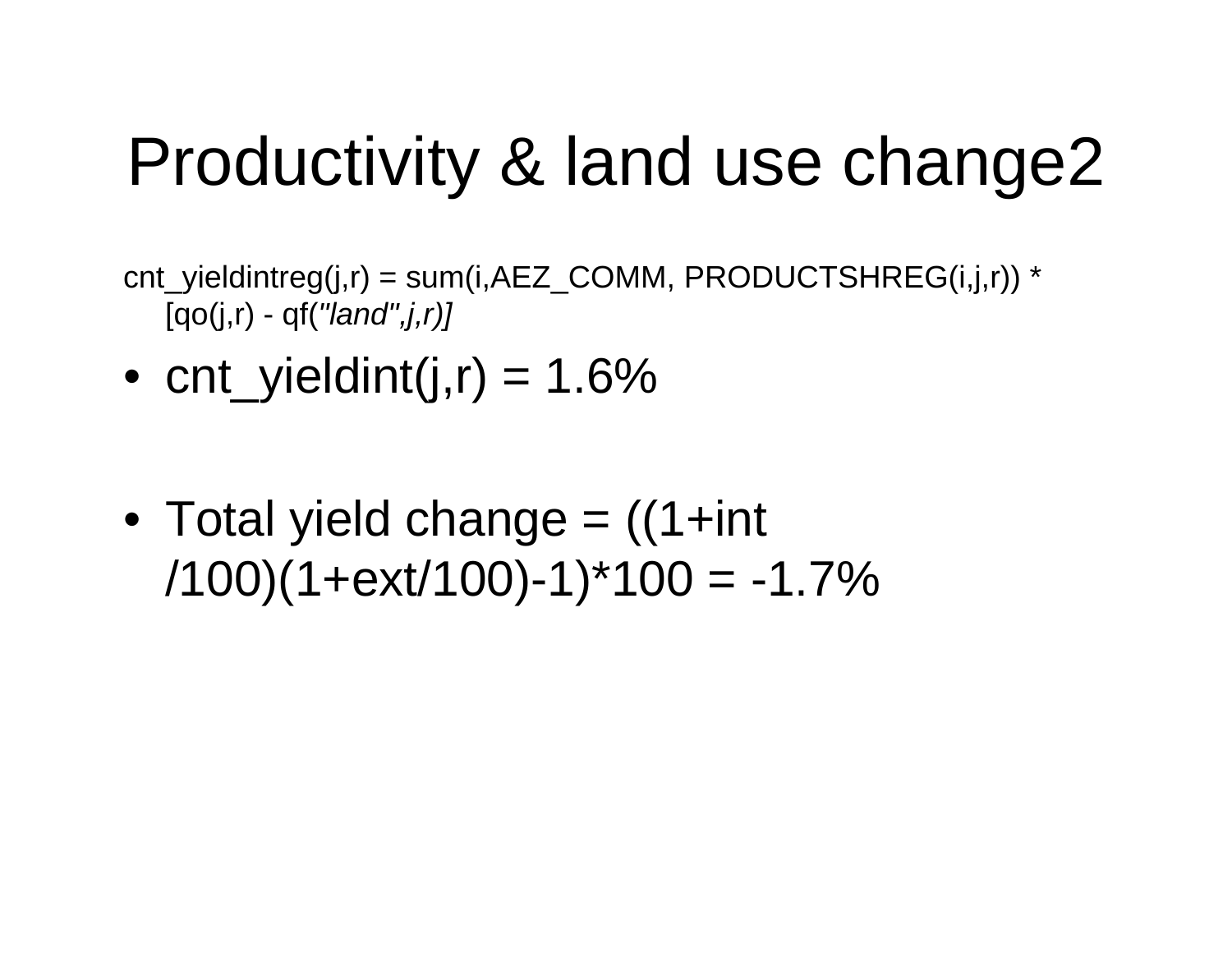## Productivity & land use change3

- If we assume productivity on new cropland from pasture and forest land is equal to that of existing land, land use changes are much more moderate.
	- Forest land reduction: 56% less
	- Pastureland reduction: 25% less
	- Cropland expansion: 35% less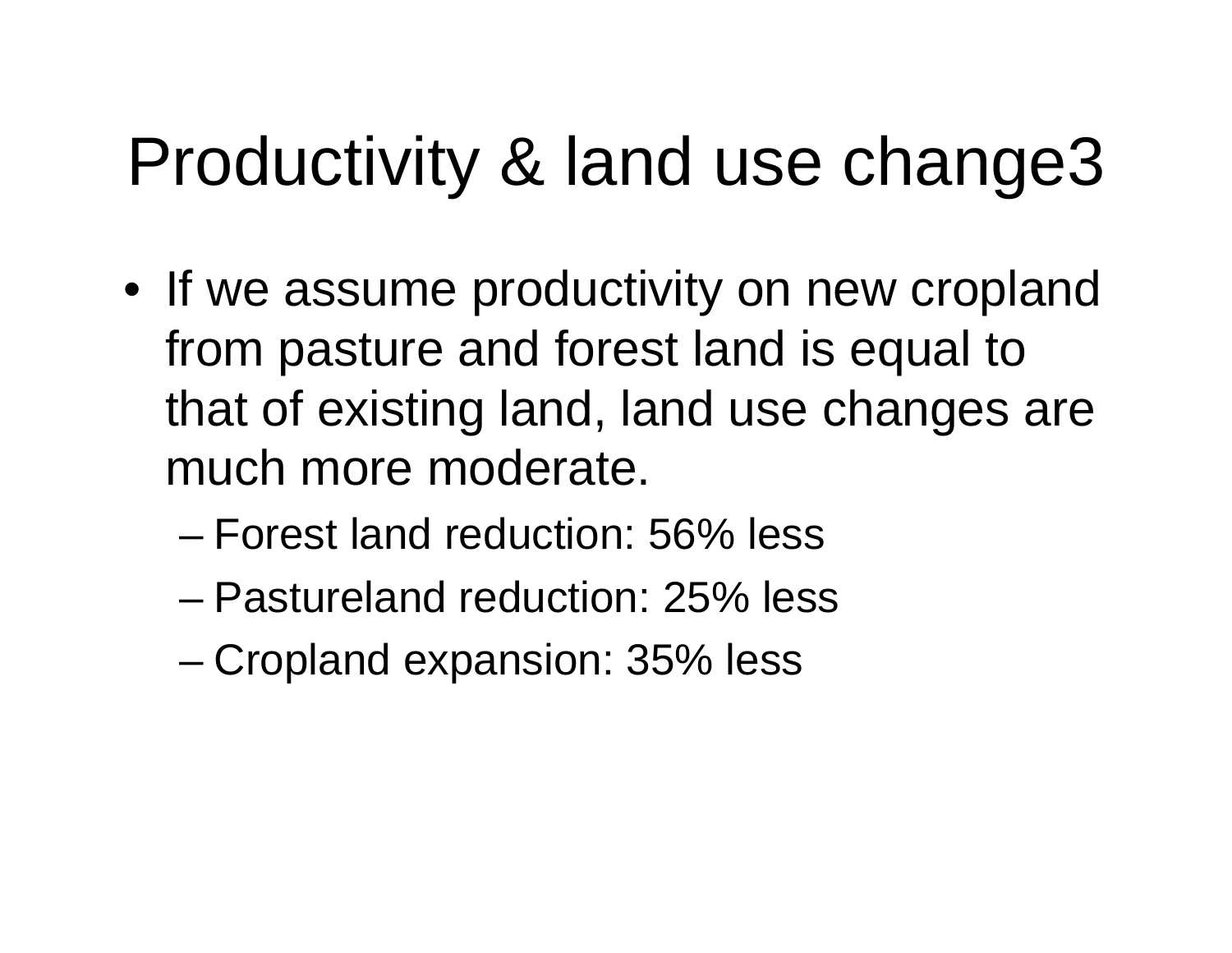## Concluding remarks

- Need to modify ethanol trade flow data to get the expected consumption outside Brazil
- Irrespective of where the ethanol is consumed, big land use changes arise from the mandate.
- Land area changes very sensitive to assumed productivity of newly acquired land